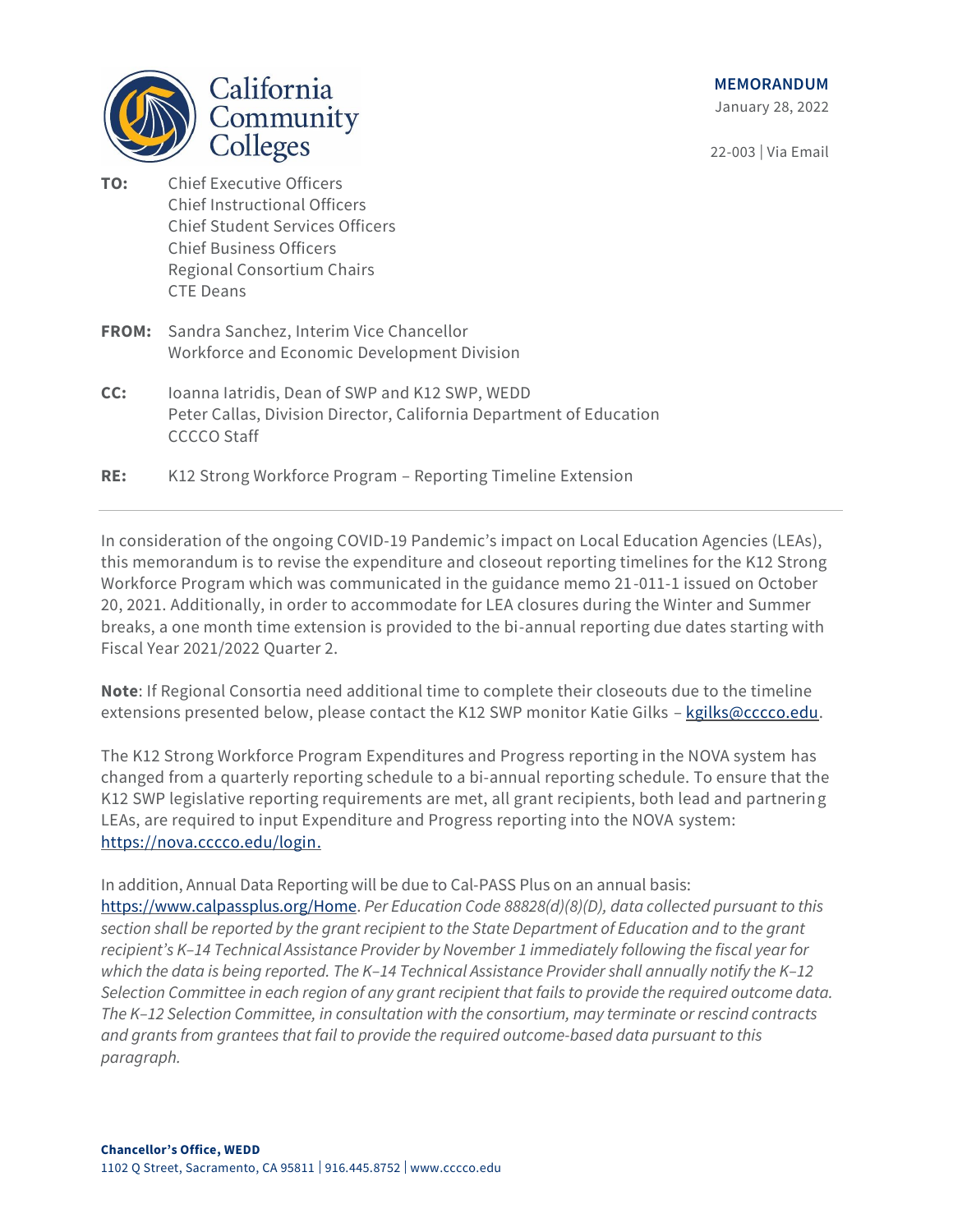#### **K12 Strong Workforce Program Updated Reporting Deadlines** January 28, 2022

The following tables are an addendum to the Reporting Schedules that were previously posted in the K12 Strong Workforce Program RFAs (Request for Applications):

**Round One (Performance Period July 2019 – December 2021)** – The complete reporting schedules for Round One (1) recipients are as follows:

| <b>Expenditures and Progress Reports - in NOVA</b> |  |
|----------------------------------------------------|--|
|----------------------------------------------------|--|

| <b>Fiscal Year</b> | <b>Quarter   Performance Period</b> | <b>Due Date</b>             |
|--------------------|-------------------------------------|-----------------------------|
| 2021/2022          | $(10/01 - 12/31)$                   | Prior Date: 01/31/2022      |
|                    |                                     | <b>New Date: 02/28/2022</b> |
|                    | Final Report Round 1   03/31/2022   |                             |

## **Annual Data Reports – in Cal-PASS Plus**

| <b>Fiscal Year</b> | l Year | Performance Period Due Date |           |
|--------------------|--------|-----------------------------|-----------|
| 2022/2023          |        | $(07/2021 - 12/2021)$       | 11/1/2022 |

**Round Two (Performance Period July 2020 – December 2022)** – The complete reporting schedules for Round Two (2) recipients are as follows:

| LAPCHUILUI C ANU FIUGICSS REPUI LS – III NUVA |         |                           |                             |
|-----------------------------------------------|---------|---------------------------|-----------------------------|
| <b>Fiscal Year</b>                            | Quarter | <b>Performance Period</b> | <b>Due Date</b>             |
| 2021/2022                                     |         | $(07/01 - 12/31)$         | Prior Date: 01/31/2022      |
|                                               |         |                           | <b>New Date: 02/28/2022</b> |
| 2021/2022                                     | 4       | $(01/01 - 06/30)$         | Prior Date: 07/30/2022      |
|                                               |         |                           | <b>New Date: 08/31/2022</b> |
| 2022/2023                                     |         | $(07/01 - 12/31)$         | Prior Date: 01/31/2023      |
|                                               |         |                           | <b>New Date: 02/28/2023</b> |
|                                               |         | <b>Final Report Due</b>   | 03/31/2023                  |

# **Expenditure and Progress Reports – in NOVA**

# **Annual Data Reports – in Cal-PASS Plus**

| <b>Fiscal Year</b> | Year | <b>Performance Period</b> | <b>Due Date</b> |
|--------------------|------|---------------------------|-----------------|
| 2022/2023          |      | $(07/2021 - 06/2022)$     | 11/1/2022       |
| 2023/2024          |      | $(07/2022 - 12/2022)$     | 11/1/2023       |

**Round Three (Performance Period January 2021 – June 2023)** – The complete reporting schedules for Round Three (3) recipients are as follows:

| <b>Fiscal Year</b> | Quarter        | <b>Performance Period</b> | <b>Due Date</b>             |
|--------------------|----------------|---------------------------|-----------------------------|
| 2021/2022          | $\mathcal{P}$  | $(07/01 - 12/31)$         | Prior Date: 01/31/2022      |
|                    |                |                           | <b>New Date: 02/28/2022</b> |
| 2021/2022          | 4              | $(01/01 - 06/30)$         | Prior Date: 07/30/2022      |
|                    |                |                           | <b>New Date: 08/31/2022</b> |
| 2022/2023          | $\overline{2}$ | $(07/01 - 12/31)$         | Prior Date: 01/31/2023      |
|                    |                |                           | <b>New Date: 02/28/2023</b> |
| 2022/2023          | 4              | $(01/01 - 06/30)$         | Prior Date: 07/28/2023      |
|                    |                |                           | <b>New Date: 08/31/2023</b> |
|                    |                | <b>Final Report Due</b>   | 09/29/2023                  |

### **Expenditure and Progress Reports – in NOVA**